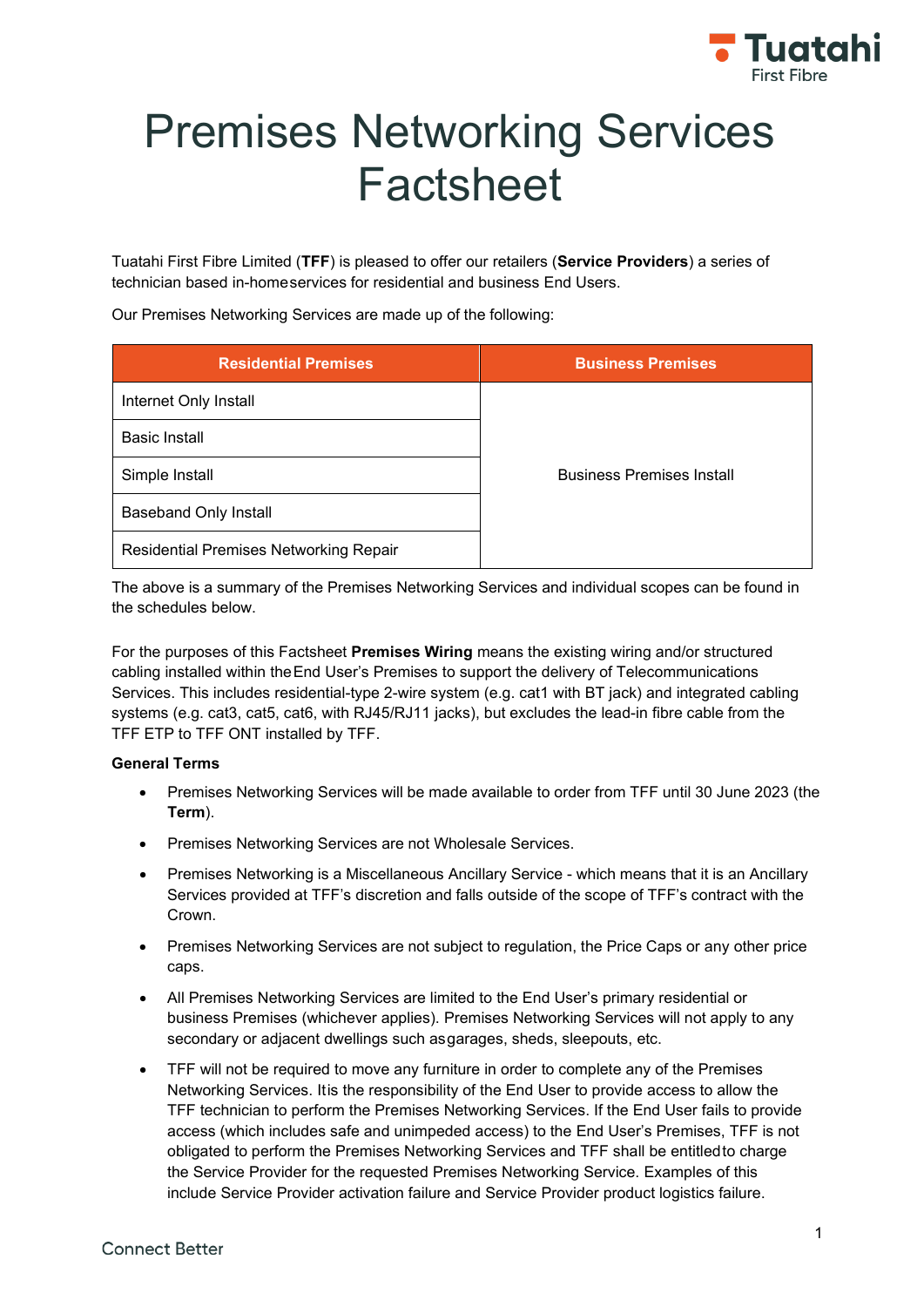

- If the Service Provider's CPE/RGW is faulty or otherwise not operating, TFF will not be liable to the Service Provider (or the End User) for a failed install. TFF will only replace the faulty CPE/RGW with a spare CPE/RGW if the TFF technician has one available at the time that technician arrives at the End User Premises to carry out theinstallation. If no spare CPE/RGW is available, TFF will advise the Service Provider and ask if they would like the technician to return to the End User Premises with a replacement CPE/RGW at a later date (referred to as Second Install). The Service Provider will be liable for one or more of the additional charges listed in Schedule 2 of this Factsheet for each Second Install visit.
- If the Service Provider fails to provision the service within the defined provisioning timespan allocated or fails to activate the service TFF will not be liable to the Service Provider (or the End User) for a failed install and any subsequent charges will apply accordingly.
- If the TFF technician arrives at the End User's Premises to complete a Service and the End User has not received the Service Provider's (or the End User's) RGW or CPE, or the CPE is not functioning and the Services cannot be completed, even after the completion of any troubleshooting, the TFF technician will only be obligated to activate the TFF ONT (in accordance with TFF's provisioning obligations in TFF's then current Reference Offer) and that will not deemed to be a failed install. The Service Provider may submit a further Service Order Request to reschedule all or part of the Premises Networking Services and such requests will incur one or more of the additional charges listed in Schedule 2.

#### **Availability**

Premises Networking Services are only available to order in conjunction with Baseband, Bitstream 2 and Bitstream 2 Ultra connections for residential and where specified qualifying business End Users. Service Provider's must be onboarded with TFF prior to ordering any of the Premises Networking Services.

#### **Changes to Availability, Price and/or Scope of Works**

During the Term, TFF will provide Service Provider's with 30 days prior written notice of any change to the availability, price and/or scope of work for the Premises Networking Services.

#### **Service Levels**

- 1. Premises Networking Services do not include the management or the supply of, or any maintenance or assure activities in relation to, any Service Provider or End-User equipment (including RGW, CPE, set-top boxes). If theService Provider requests TFF to provide a service which is not included in the relevant scope of work for the requested Premises Networking Service scope of work, and if TFF agrees to provide that additional service, the Service Provider will be liable for all of the additional charges.
- 2. TFF will use all reasonable endeavours to complete a Premises Networking Service within the same timeframes set out in the then current TFF Reference Offer for the provisioning of the Baseband, Bitstream 2 or Bitstream 2 Ultra Wholesale Service to the ONT (the **Provisioning SLA**), provided that if the work required to complete a Premises Networking Service falls outside the Scope of Work, or if the Service Provider has not delivered its equipment to the relevant End User Premises before installation of the relevant Wholesale Service or if the Service Provider equipment is faulty, the Service Provider accepts that TFF is not liable to the Service Provider (orthe End User) if TFF is unable to complete the Premises Networking Service within the Provisioning SLA.

#### **What do Premises Networking Services cost?**

Refer to Schedule 2, Schedule 4 and Schedule 6 of this Factsheet for current charges.

## **For more information**

This information is an overview of the Premises Networking Services provided by TFF to Service Provider's. For more information please refer to the specific schedules or contact your TFF Account Manager.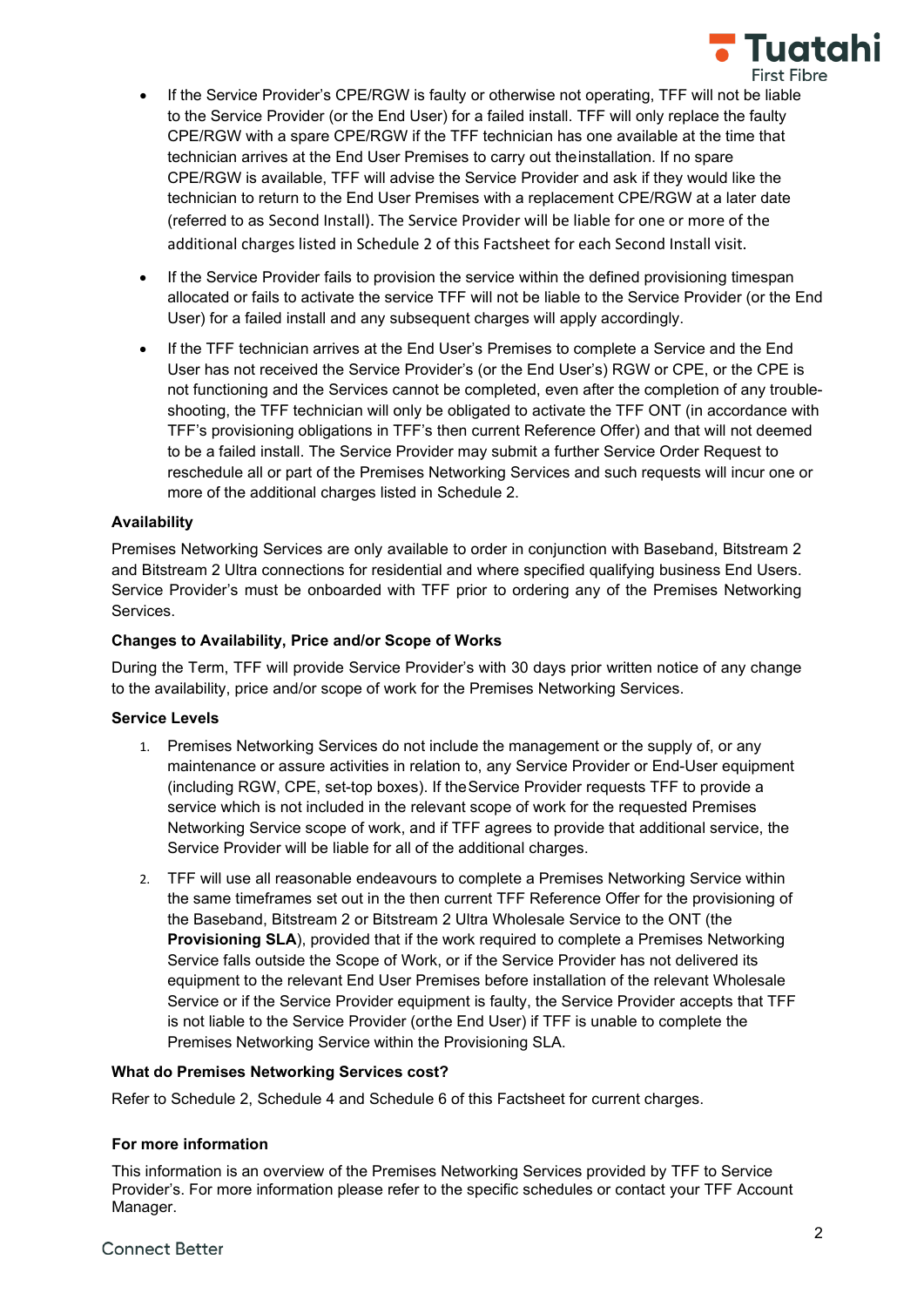

## **Residential Premises Networking Service – Scopes of Work**

## **1. Internet Only**

The Internet Only Premises Networking Service is limited to the following Scope of Work:

- a) Performed after the installation of the TFF Optical Network Terminal (ONT) in the home distributor and connecting the incoming fibre to the ONT;
- b) Installing the Service Provider's residential gateway device (RGW) and up to two (2) metres of the ONT, provided that the End User will need to supply patch cords for each telephone and data outlet to be connected;
- c) Connecting power to the RGW and completing a basic initial configuration check of the RGW (Plug and Play);
- d) Completion of a simple connection speed test to ensure the End User is receiving the Wholesale Service ordered by that End User (subject to the terms set out in the Service Description for that Wholesale Service); and
- e) If required, an activation call to the Service Provider to facilitate number porting.

## **2. Basic Install**

The Basic Install Premises Networking Service is limited to the following Scope of Work:

- a) Performed after the installation of the ONT in the home distributor and connecting the incoming fibre to the ONT;
- b) Installing the Service Provider's RGW and up to two (2) metres of the ONT, provided that the End User will need to supply patch cords for each telephone and data outlet to be connected
- c) Connecting power to the RGW and completing a basic initial configuration check of the RGW (Plug and Play);
- d) Intercepting the existing End User Premises (copper) voice service wiring at the copper ETP or as close as possible to the first jack point and connecting to the ONT or RGW ATA voice port;
- e) Completion of a basic test at a single jack point to confirm that the End User's existing voice service is operational or an activation call to the Service Provider to facilitate number porting on the RGW and, if requested by the Service Provider, to confirm completion of the installation; and
- f) Completion of a simple connection speed test to ensure the End User is receiving the Wholesale Service ordered by that End User (subject to the terms set out in the Service Description for that Wholesale Service).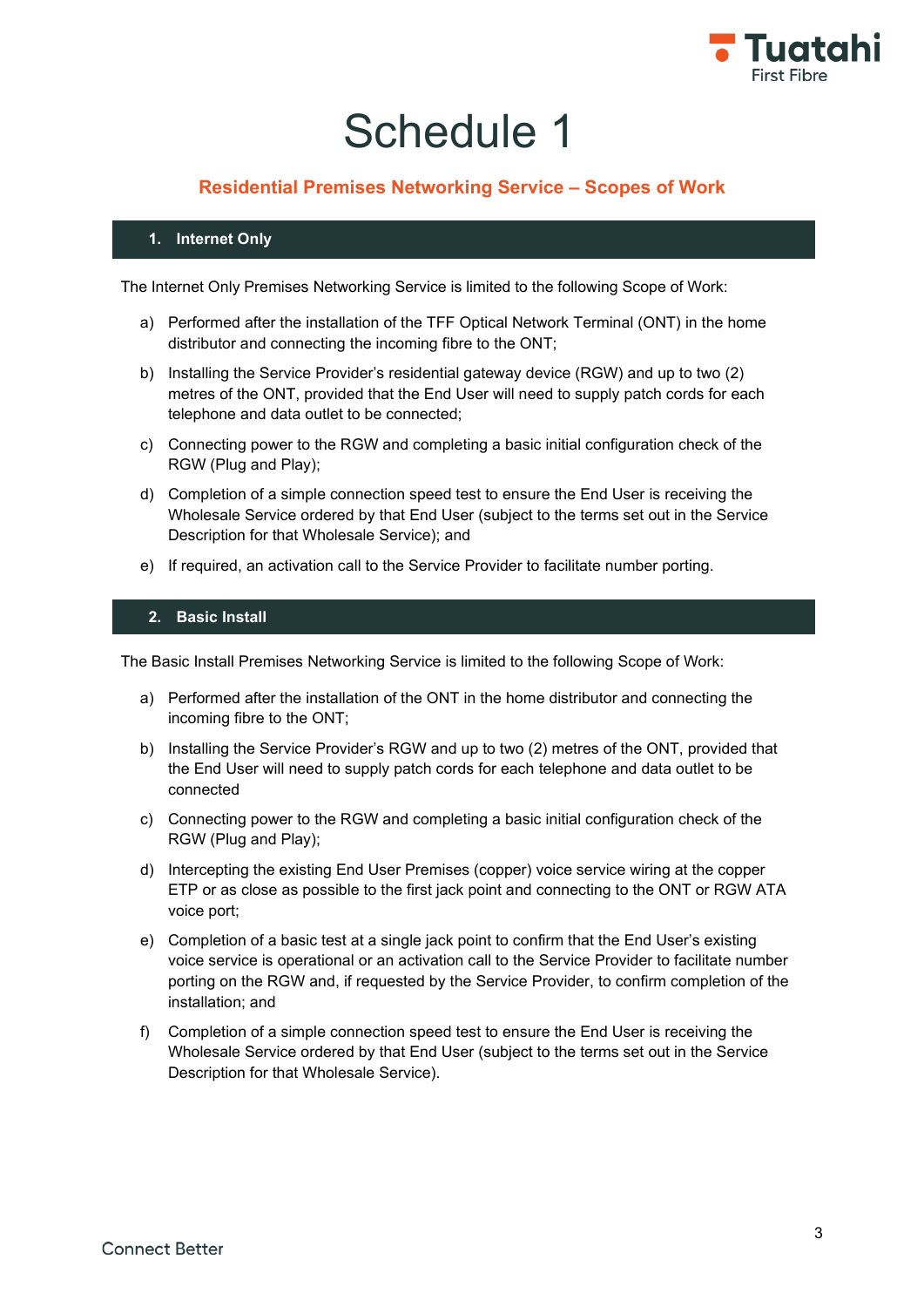

#### **3. Simple Install**

The Simple Install Premises Networking Service is limited to the following Scope of Work:

- a) Performed after the installation of the ONT in the home distributor and connecting the incoming fibre to the ONT;
- b) Installing the Service Provider's RGW and up to two (2) metres of the ONT, provided that the End User will need to supply patch cords for each telephone and data outlet to be connected;
- c) Integration of the agreed Service Provider's Customer Premises Equipment (CPE) (e.g. RGW, set top box (STB) or VoIP handset) up to the standard patch cable length of 2 meters from the ONT and each CPE;
- d) Connecting power to the RGW and completing a basic initial configuration check of the RGW (Plug and Play);
- e) Intercepting the existing End User Premises (copper) voice service wiring at the copper ETP or as close as possible to the first jack point and connecting to the ONT or RGW ATA voice port;
- f) Completion of a basic test at a single jack point to confirm that the End User's existing voice service is operational or an activation call to the Service Provider to facilitate number porting on the RGW and, if requested by the Service Provider, to confirm completion of the installation;
- g) Completion of a simple connection speed test to ensure the End User is receiving the Wholesale Service ordered by that End User (subject to the terms set out in the Service Description for that Wholesale Service); and
- h) Follow the CPE set-up instructions in accordance with the supplied or internet accessible manual, and configure the CPE and demonstrate the functionality to the End User (provided that if the Service Provider does not provide the instruction guide to TFF, TFF will not be required to complete any other CPE testing).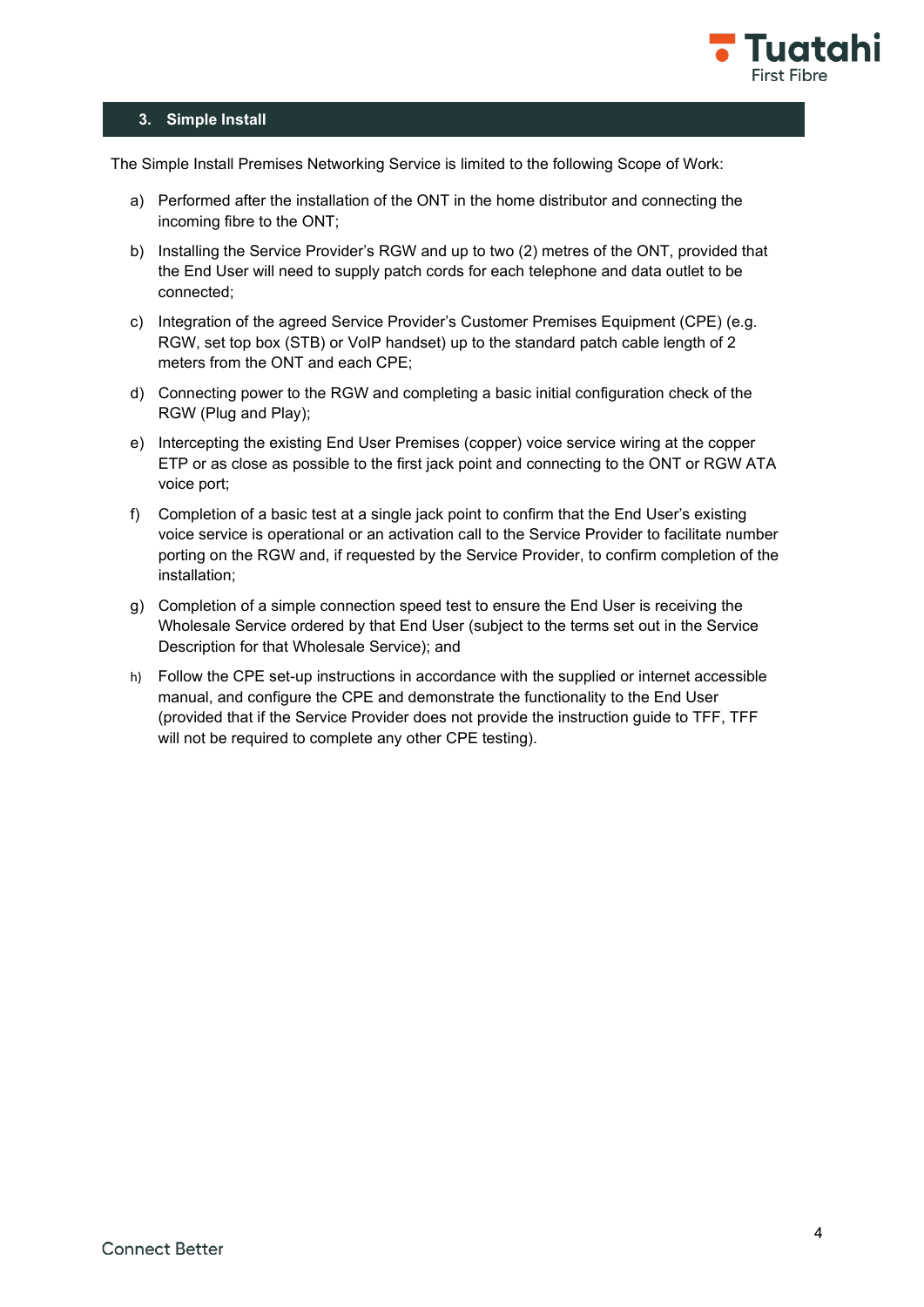

## **4. Baseband Only**

The Baseband Only Premises Networking Service is limited to the following Scope of Work:

- a) Performed after the installation of the ONT in the home distributor and connecting the incoming fibre to the ONT;
- b) Installing the Service Provider's or End User's telephone and up to two (2) metres of the ONT, provided that the End User will need to supply patch cords for each telephone to be connected;
- c) Intercepting the existing End User Premises (copper) voice service wiring at the copper ETP or as close as possible to the first jack point and connecting that existing wiring to the ONT ATA voice port;
- d) If required, an activation call to the Service Provider to facilitate number porting;
- e) Completion of a basic test at a single jack point to confirm that the End User's voice service is operational or an activation call to the Service Provider to facilitate number porting on the RGW and, if requested by the Service Provider, to confirm completion of the installation; and
- f) Confirm status of all existing jack points, advising End User of any that are not in working condition.

## **5. General Terms & Exclusions**

- a) The Scopes of Work for the Internet Only, Basic Install, Simple Install, Baseband Premises Networking Services do not include:
	- TFF holding CPE stock for the Service Provider.
	- Delivering the CPE to the End User.
	- Any service or actions not set out in this Factsheet.
- b) Any trouble shooting will be limited to either a reboot of the CPE or restoring the CPE to the default settings, and TFF, in its absolute discretion, will determine the type of trouble shooting it performs, provided that the TFF technician will only be required to perform any CPE trouble-shooting on-site at the End User Premises for a maximum of 30 minutes.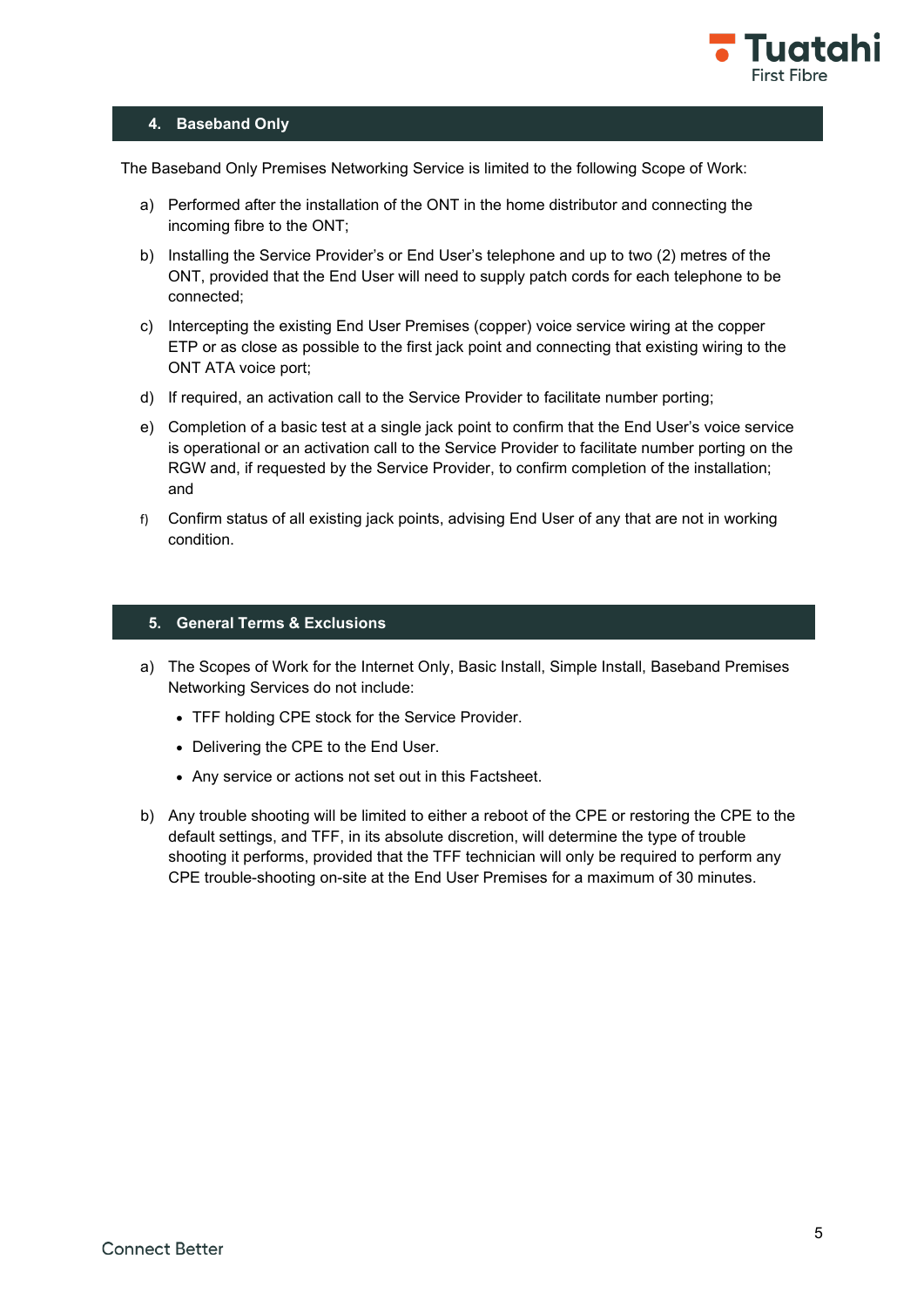

## **Residential Premises Networking Services - Charges**

1. The following charges\* will apply to the Premises Networking Services performed by TFF during the Term andwill be charged by TFF on the terms set out below and otherwise in accordance with the then current TFF Reference Offer:

|                                    | BITSTREAM 2/2 ULTRA WHOLESALE SERVICE (RESIDENTIAL)          |             |                  |                                         |                                               |
|------------------------------------|--------------------------------------------------------------|-------------|------------------|-----------------------------------------|-----------------------------------------------|
|                                    | 30/10                                                        | 50/20       | 100/20<br>100/50 | 100/100<br>200/20<br>200/100<br>200/200 | Max/20<br><b>Max/500</b><br><b>Hyperfibre</b> |
| <b>Premises Networking Service</b> | <b>Premises Networking Charges</b>                           |             |                  |                                         |                                               |
| <b>Internet Only</b>               | <b>FREE</b>                                                  | <b>FREE</b> | <b>FREE</b>      | <b>FREE</b>                             | <b>FREE</b>                                   |
| <b>Basic Install</b>               | \$131.98                                                     | \$131.98    | \$79.19          | <b>FREE</b>                             | <b>FREE</b>                                   |
| <b>Simple Install</b>              | \$200.61                                                     | \$200.61    | \$147.82         | \$95.02                                 | <b>FREE</b>                                   |
|                                    | <b>BASEBAND WHOLESALE SERVICE (RESIDENTIAL)</b>              |             |                  |                                         |                                               |
|                                    | <b>Baseband (Brownfield)</b><br><b>Baseband (Greenfield)</b> |             |                  |                                         |                                               |
| <b>Wholesale Service Charge</b>    | \$31.39<br>\$27.06                                           |             |                  |                                         |                                               |
| <b>Premises Networking Service</b> | <b>Premises Networking Charges</b>                           |             |                  |                                         |                                               |
| <b>Baseband Only</b>               | \$131.98<br>\$131.98                                         |             |                  |                                         |                                               |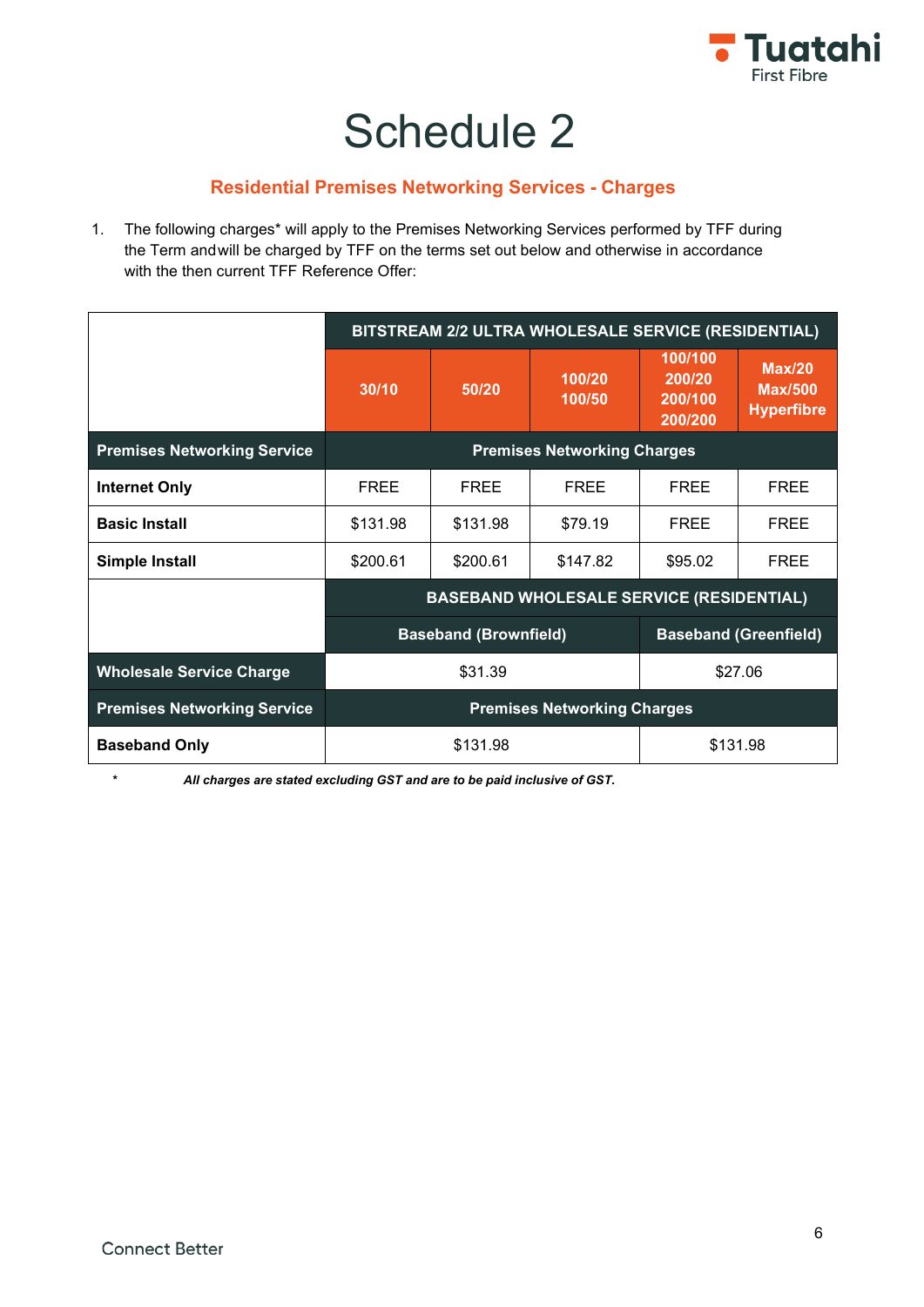

2. The following charges\* may also apply in addition to the Premises Networking Services and will be charged byTFF on the terms set out below and otherwise in accordance with the then current TFF Reference Offer:

| <b>Service</b><br><b>Component</b>     | <b>Description</b>                                                                                                                                                                                                                                                                                                                                                                          | <b>Charge Invoiced</b>                      | Charge      |
|----------------------------------------|---------------------------------------------------------------------------------------------------------------------------------------------------------------------------------------------------------------------------------------------------------------------------------------------------------------------------------------------------------------------------------------------|---------------------------------------------|-------------|
| <b>Truck Roll</b>                      | Charge for a single truck roll to the End User<br>Premises to deliver the applicable residential<br>Wholesale Service and/or Premises Networking<br>Service and/or any other Service TFF has agreed to<br>provide: e.g. change of Service Provider; change of<br>residential Wholesale Service; change of residential<br>Premises Networking Service; connection of Service<br>ProviderCPE. | Following<br>completion of<br>Service Order | \$68.63**   |
| <b>Installation</b><br>Wiring          | Charge to install additional single Cat6 wiring with<br>RJ45 jack point at the End User Premises required to<br>deliver the applicable residential Wholesale Service<br>and/or Premises Networking Service.                                                                                                                                                                                 | Following<br>completion of<br>Service Order | \$158.37*** |
| <b>Jack Point</b><br><b>Testing</b>    | Charge to test all existing standard jack points to<br>verify they are working correctly in order to deliver<br>the applicable residential Wholesale Service and/or<br>Premises Networking Service. This charge does not<br>include any repairs, replacement, reinstallation or<br>changes to existing wiring at the End User Premises.                                                     | Following<br>completion of<br>Service Order | \$15.84***  |
| <b>Install Jack</b><br><b>Point</b>    | Charge to install a new jack point at the End User<br>Premises required to deliver the applicable<br>Wholesale Service and/or Premises Networking<br>Service.                                                                                                                                                                                                                               | Following<br>completion of<br>Service Order | \$68.63***  |
| <b>Additional</b><br><b>SetTop Box</b> | Charge to install additional Set Top Box at the End<br>User Premises required to deliver the applicable<br>residential Wholesale Service and/or Premises<br>Networking Service.                                                                                                                                                                                                             | Following<br>completion of<br>Service Order | \$131.98*** |

- *\*\* This charge will be incurred by the Service Provider for each Truck Roll required to either: (i) complete the provisioning of eachsubsequent residential Wholesale Service Connection after the first residential Wholesale Service Connection at the End User Premises (i.e. "moves-adds-changes"); and (ii) complete all rescheduled and repeat visits to the End User Premises caused by any matter that is outside TFF's control (including, but not limited to, access to the End User Premises is denied; End User and/or Service Provider CPE not onsite at the agreed time; faulty CPE).*
- *\*\*\* If the Service Provider orders this service and it is not part of the installation of the first residential Wholesale Service Connectionat the relevant End User Premises, the Truck Roll charge will also apply.*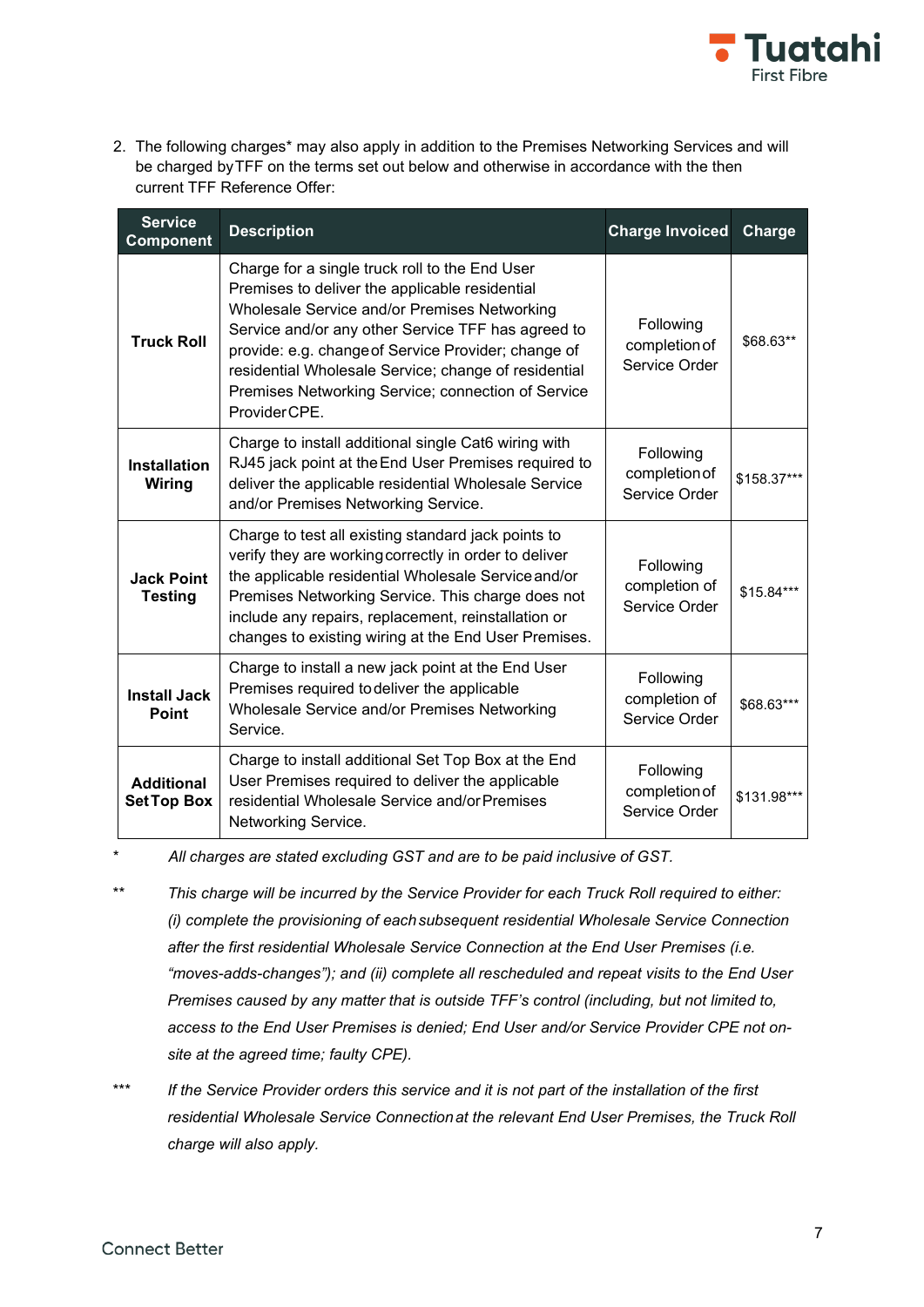

## **Residential Premises Networking Repair Service – Scope of Work**

## **Purpose and Interpretation**

The purpose of this Scope of Work is to provide details of the Residential Premises Networking Repair Service (RPN Repair Service) to be provided by TFF during the Term. In this Scope of Work, defined terms have the meaning given to them in this Factsheet or the TFF Reference Offer (which includes the TFF Wholesale Services Agreement and Price List); and references to clauses or sections are references to clauses or sections in this Scope of Work (unless expressly provided otherwise).

## **1. Residential Premises Networking Repair Service**

The Residential Premises Networking Repair Service is inclusive of items a-h below and incurs a flat charge as specified inSchedule 4:

- a) General Premises Wiring Diagnosis and Repair.
- b) Repair of Premises Wiring beyond the copper ETP.
- c) Patch Cable Repair/Replacement.
- d) The repair and replacement of standard third party cat3/cat5e/cat6 patch cables between the ONT and CPE (e.g. RGW, Set-Top Box, phone, alarms).
- e) Jack point testing.
- f) Test all existing standard jack points to verify whether they are working or not.
- g) Repair and/or replace jack point at End User Premises required to deliver the applicable Wholesale Service and/or Premises Networking Service.
- h) Any trouble shooting will be limited to either a reboot of the CPE or restoring the CPE to the default settings, and TFF, in its absolute discretion, will determine the type of trouble shooting it performs, provided that the TFF technician will only be required to perform any CPE trouble-shooting on-site at the End User Premises for a maximum of 30 minutes.

## **2. Exclusions and General Terms**

The Scope of Work for the RPN Repair Service does not include any of the following:

- a) Residential Premises Networking Install Services. Therefore, if the End User requires other services (e.g. premises wiring) then they must contact their Service Provider, who can then submit a Change Order request to TFF.
- b) Repair and/or replacement of Service Provider (or other third party) CPE.
- c) Fibre splicing.
- d) OTDR or LSPM testing.
- e) Any repair that cannot be accessed by existing access points at the End User Premises (i.e. any cable that requires cut and repair of floors, walls or ceilings).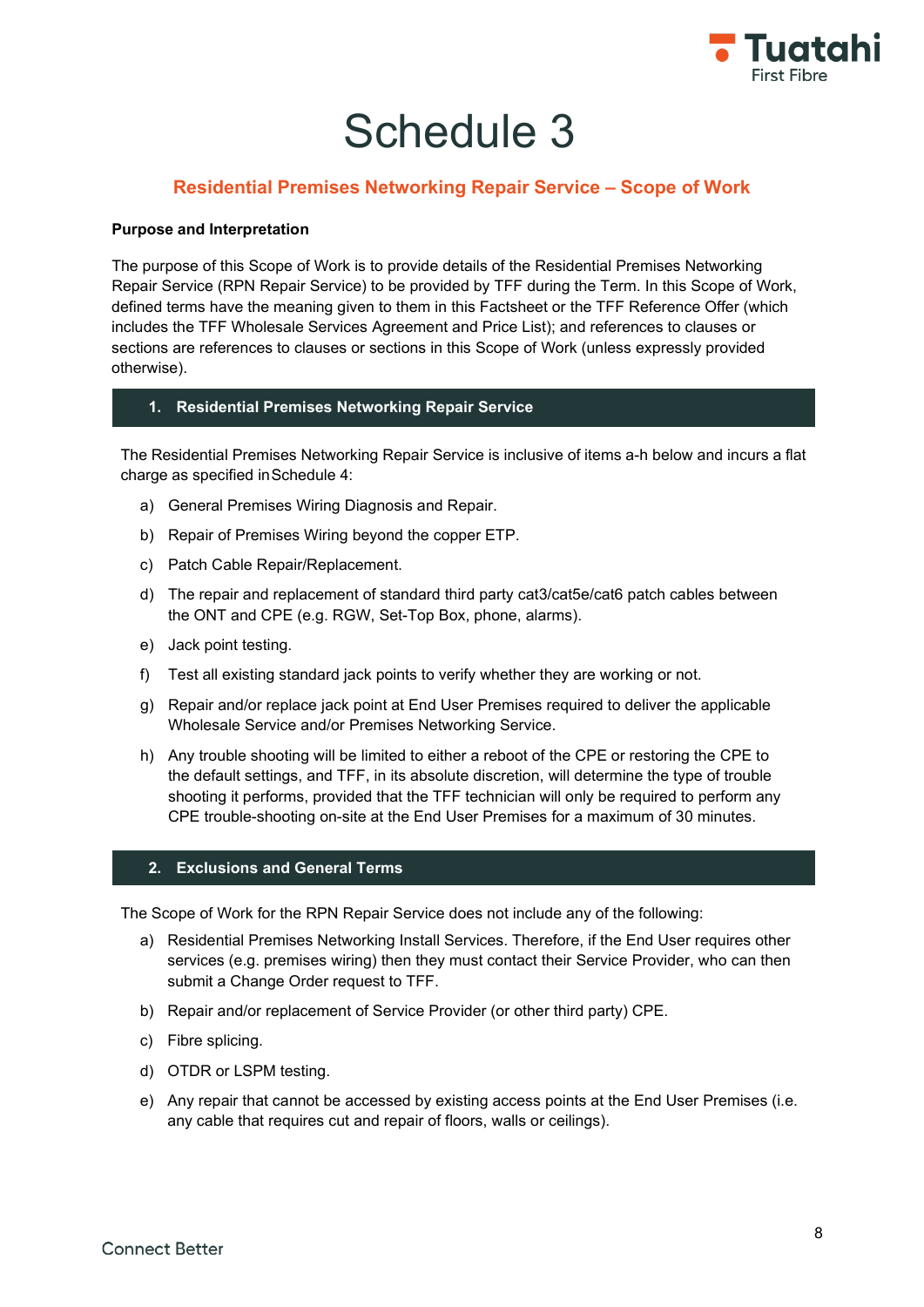

- f) Multiple fault scenarios where the faults identified are greater than five at one End User Premises.
- g) Any type or form of construction or damage repair to the End User Premises.
- h) TFF holding CPE stock for the Service Provider.
- i) Delivering the CPE to the End User.
- j) Any service or actions not set out in this Factsheet.

Residential Premises Networking Repair Service is only available to be ordered and performed in End User Premises that have generic cabling as defined by AS/NZS 15018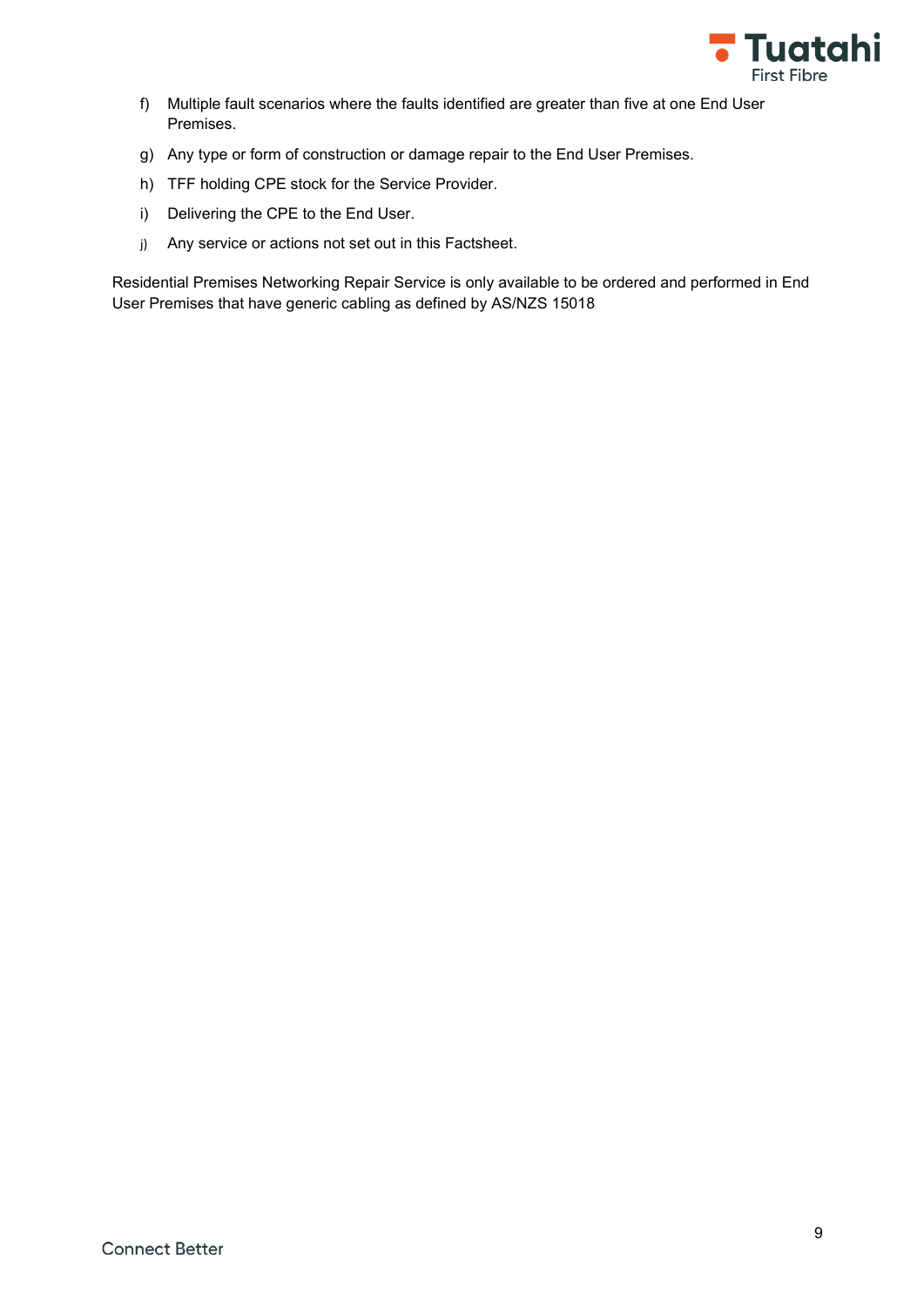

## **Residential Premises Networking Repair Service – Charges**

| <b>General Premises Wiring</b><br><b>Diagnosis and Repair</b> |            |
|---------------------------------------------------------------|------------|
| <b>Patch Cable Repair/Replacement</b>                         | $$274.51*$ |
| <b>Jack Point Testing</b>                                     |            |
| <b>Repair/Replace Jack Point</b>                              |            |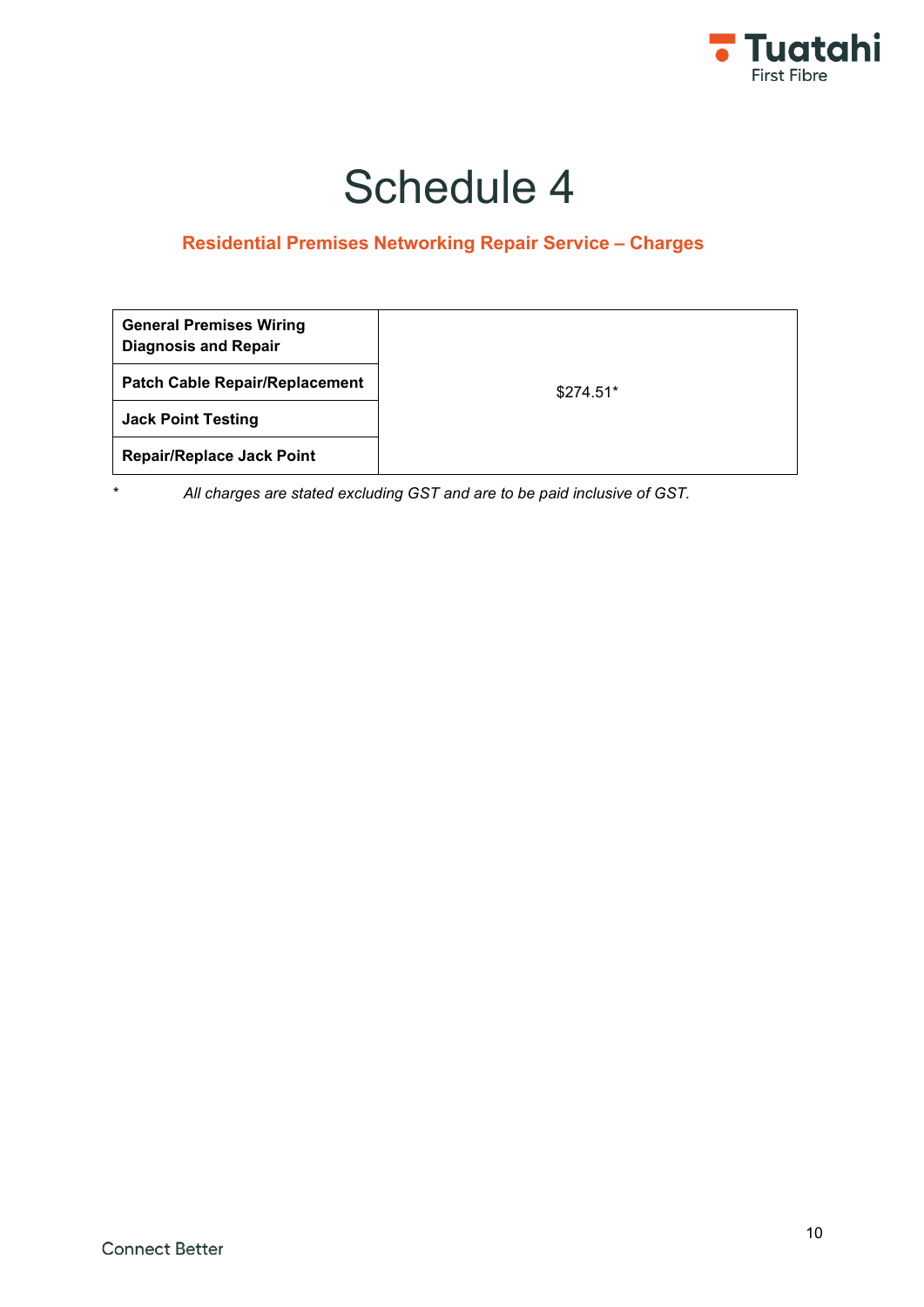

## **Business Premises Networking Install – Scope of Work**

#### **1. Business Premises Networking Install**

The Business Premises Networking Install Service provides a bespoke wiring for Business End Users who would like voice integration to the site and is limited to the following Scope of Work:

- a) The Business Premises Networking Install Service will be completed following the installation of the ONT and connecting the incoming fibre to the ONT;
- b) Installing the Service Provider's RGW and up to two (2) metres of the ONT, provided that the End User will need to supply patch cords for each telephone and data outlet to be connected;
- c) Connecting power to the RGW and completing a basic initial configuration check of the RGW (Plug and Play);
- d) The installation of up to two (2) new, or the replacement of up to two (2) existing, Jack point(s) or intercepting the existing End User Premises (copper) voice service wiring at the copper termination of the premise and connecting to the 1st and/or 2nd port of the ONT or RGW ATA voice port;
- e) Completion of a simple connection speed test to ensure the End User is receiving the Wholesale Service ordered by that End User (subject to the terms set out in the Service Description for that Wholesale Service);
- f) Completion of a basic test at up to 2 single Jack points to confirm the End User's voice services are operational.
- g) If required, an activation call to the RSP to facilitate number porting.

## **2. Exclusions and General Terms**

The Business Premise Networking Install Service does not include:

- a) TFF holding RGW stock for the RSP; or
- b) TFF delivering the RGW to the End User; or
- c) Any installation or configuration of other CPE that is not explicitly included in the Business Premises Networking Install Scope of Work e.g. PABX
- d) Any other services or actions not stated in the Business Premises Networking Install Scope of Work.
- e) Business Premises Networking Install is only available to Business End Users who are qualified by TFF's Business Connection Team.